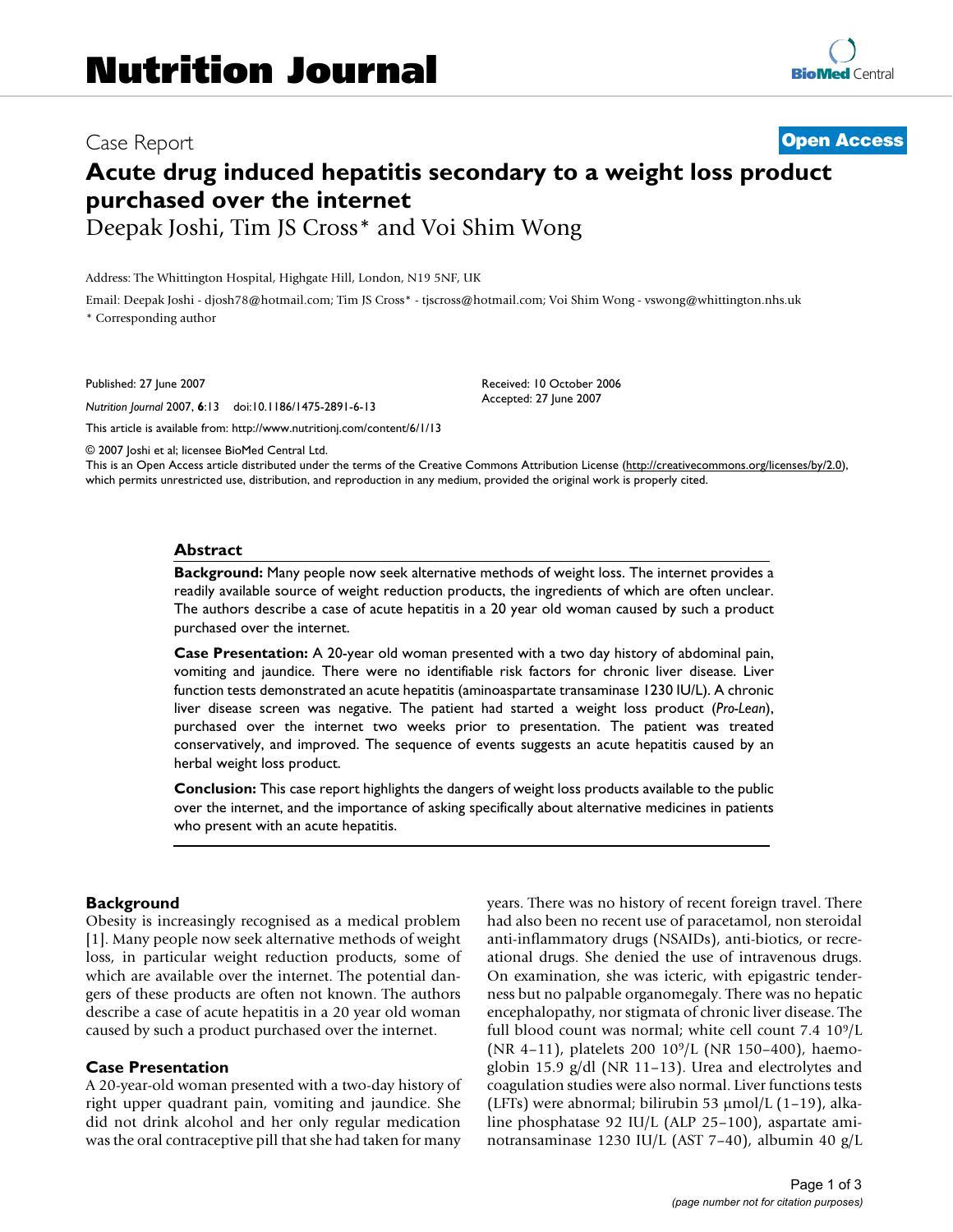(36–52), and international normalised ratio 1.1 (INR 0.8–1.3). Hepatitis A IgM (HAV IgM), hepatitis B surface antigen (HBsAg) and hepatitis C antibody (HCV Ab) were negative. Herpes simplex virus, Epstein Barr virus and cytomegalovirus were all undetectable. Auto-immune antibody serology, serum copper, caeruloplasmin, and ferritin were normal. Hepato-biliary ultrasonography was normal. On further questioning, the patient volunteered that she had started a weight-loss product called, Pro-lean, two weeks before admission. This had been purchased over the internet. Pro-lean was stopped, and the LFTs started to improve. On discharge (5 days later) her LFTs continued to improve (see Table 1). A liver biopsy was not performed, because of the rapid biochemical improvement. At two-months from the initial presentation the LFTs had normalised (Table 1), and the patient remained well. Repeat virology (HAV IgM, HBsAg and HCV Ab), in the convalescent stage remained negative.

# **Discussion**

Two-thirds of adults over 45 years are now classified as being obese. Obesity was estimated to have cost the NHS £500,000,000 in 1998. As levels have risen, so to have the number of diets and treatments alternative to the traditional methods of weight loss.

Pro-Lean, by Pro-image is a weight loss product containing herbs, botanicals and chromium. One capsule (to be taken once per day) contains 150 µg of chromium (chromium dinicotinate glycinate), 12–15 µg of vitamin B12, 50 µg of vanadium, caffeine 200 mg, 150 µg of cyperus root extract and 50 µg of L-tyrosine. Furthermore, other ingredients include ma-huang, guarana, kola nut, white willow bark, ginkgo biloba, bladderwrack, gotu kola, boron, ginseng, fo-ti, magnesium salicylate, folic acid, bee pollen, spirulina and ginger root. Chromium toxicity has been linked with cases of hepatic, renal and cardiac failure, as well as bronchial malignancy [2]. The daily requirement is 5 to 115 µg/day. Chromium-induced toxic hepatitis has previously been described, in a 35-year old woman who had been taking a chromium dietary product (200  $\mu$ g/day) for five months [3]. However, it is often dif-

|  |  | Table 1: Progression of liver function tests. |  |  |  |
|--|--|-----------------------------------------------|--|--|--|
|--|--|-----------------------------------------------|--|--|--|

|                                     | <b>Admission</b> | <b>Discharge</b> | 2 months post<br>discharge |
|-------------------------------------|------------------|------------------|----------------------------|
| <b>Bilirubin umol/L</b><br>$(1-19)$ | 53               | 42               | 8                          |
| <b>ALP IU/L</b><br>$(25-100)$       | 92               | 101              | 35                         |
| <b>AST IU/L (7-40)</b>              | 1230             | 286              | 28                         |
| Albumin g/L<br>$(36 - 52)$          | 40               | 38               | 38                         |
| $INR (0.8 - 1.3)$                   | IJ               | 1.0              | IJ                         |

ficult to determine which component of these products is responsible for hepato-toxicity as there are often many pharmacologically active constituents. Many herbal products have been implicated in liver toxicity including kava, chapparal, germander, comfrey roots [4], and also ma huang [5]. Orthotopic liver transplantation has been required in some cases of drug induced hepatitis caused by herbal remedies observed [6]. In the United Kingdom health products are treated as food if they are not granted a medical license. No health claims can be made on the labelling. In the United States food, and drug administration (FDA) approval is only needed for medicines. Herbal products do not fall into this category and are viewed as dietary supplements. Patients may regard these products as healthy alternatives and may be unaware of their side effects, and contents. An analysis of 260 Asian patent medicines studied by the Californian health services, food and drug branch found that 32% of the analysed samples contained undeclared pharmaceuticals and heavy metals [7].

On discontinuation of Pro-Lean the patient improved both clinically and bio-chemically, suggesting causality. The clinical diagnostic scale (CDS) is a useful screening tool which has been developed for the diagnosis of drug induced liver injury [8]. The CDS score in this case was 12. A CDS score of >9 is assumed to be drug related unless an alternative diagnosis is suspected. It is difficult to ascribe the observed hepatic toxicity to one specific ingredient alone contained within Pro-Lean. Chromium toxicity would be less likely given the normal renal function. The clinical presentation and pattern of hepatic toxicity in this case is very similar to the case described by Nadir et al (1996), suggesting ma huang may have played an active role.

### **Conclusion**

This case highlights the importance of inquiring into alternative medicines, herbal remedies and unconventional diets in cases of acute hepatitis, where the cause is uncertain. It also raises questions regarding the regulation, licensing and safety of herbal and alternative health products that can be bought over the internet.

## **Competing interests**

The author(s) declare that they have no competing interests.

### **References**

- 1. Kopelman PG: **[Obesity as a medical problem.](http://www.ncbi.nlm.nih.gov/entrez/query.fcgi?cmd=Retrieve&db=PubMed&dopt=Abstract&list_uids=10766250)** *Nature* 2000, **404:**635-43.
- 2. David DA, Porter J, Raymond LW, Anastasio GD: **Chromium: friend or foe?** *Arch Fam* 1999, **8:**386-390.
- 3. Lanca S, Alves A, Vieira AI, *et al.*: **[Chromium-induced toxic hepa](http://www.ncbi.nlm.nih.gov/entrez/query.fcgi?cmd=Retrieve&db=PubMed&dopt=Abstract&list_uids=12446198)[titis.](http://www.ncbi.nlm.nih.gov/entrez/query.fcgi?cmd=Retrieve&db=PubMed&dopt=Abstract&list_uids=12446198)** *European Journal of Internal Medicine* 2002, **13:**518-520.
- 4. Stedman A: **[Herbal hepatotoxicity.](http://www.ncbi.nlm.nih.gov/entrez/query.fcgi?cmd=Retrieve&db=PubMed&dopt=Abstract&list_uids=12016550)** *Seminars in Liver Disease* 2002, **22:**195-206.